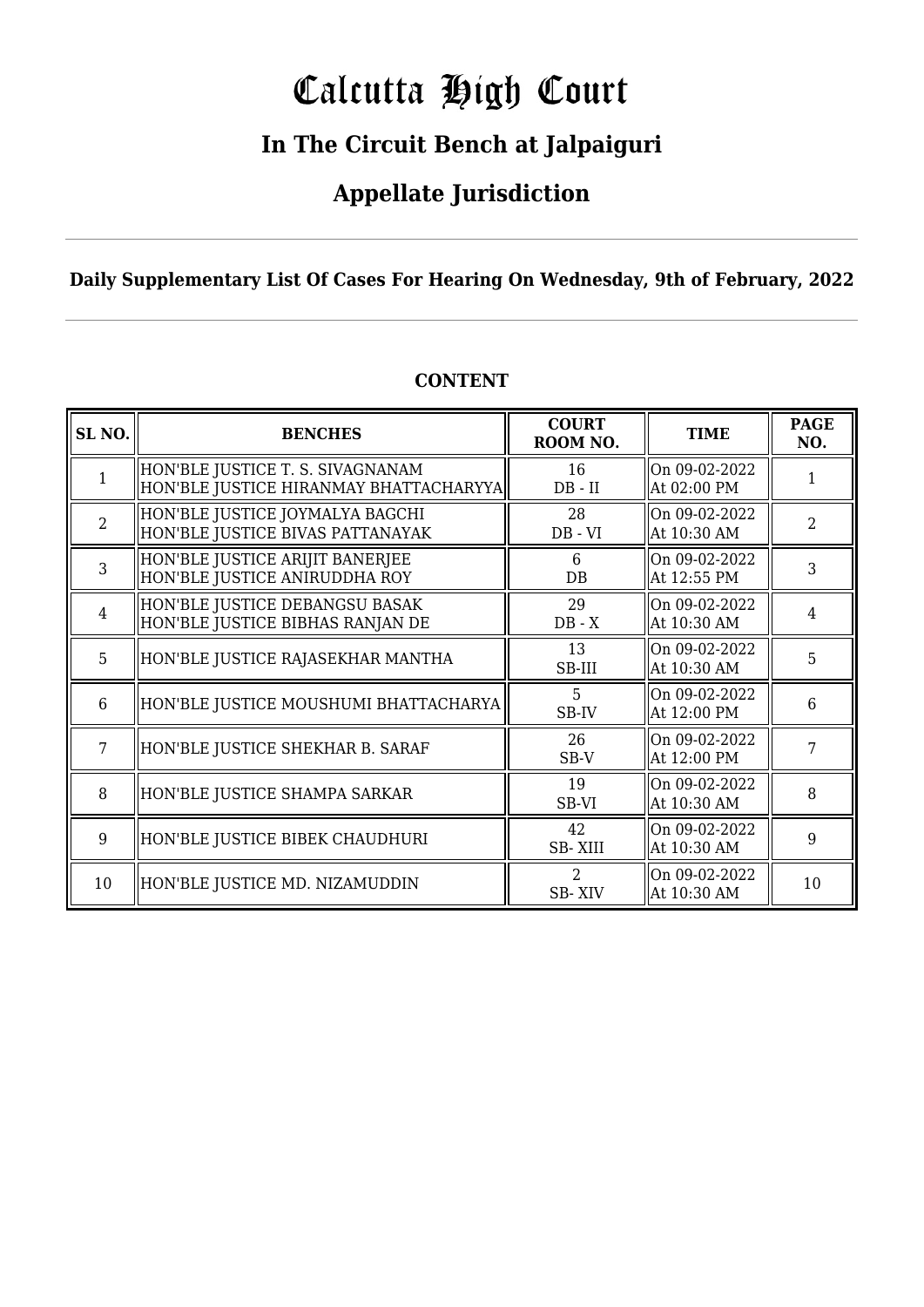

**DAILY CAUSELIST For Wednesday The 9th February 2022**

**COURT NO. 16**

**DIVISION BENCH (DB - II)**

**AT 2:00 PM**

**HON'BLE JUSTICE T. S. SIVAGNANAM HON'BLE JUSTICE HIRANMAY BHATTACHARYYA (VIA VIDEO CONFERENCE)**

**FROM PRINCIPAL BENCH**

**SPECIAL NOTE : MATTERS WILL BE TAKEN UP AFTER REGULAR MATTERS**

#### **FOR ADMISSION**

|   | MAT/10/2022                                                                                         | UNION OF INDIA AND ORS<br>VS<br>KAUSHIK SAHA AND ANR                                      | TAPAN BHANJA        |
|---|-----------------------------------------------------------------------------------------------------|-------------------------------------------------------------------------------------------|---------------------|
|   | IA NO: CAN/1/2022                                                                                   |                                                                                           |                     |
| 2 | MAT/11/2022                                                                                         | UNION OF INDIA AND ORS<br>VS<br>WHOLE LEAF TOBACCO<br>VENTURES PRIVATE<br>LIMITED AND ORS | <b>TAPAN BHANJA</b> |
|   | $\overline{11}$ $\overline{10}$ $\overline{0}$ $\overline{111}$ $\overline{111}$ $\overline{10000}$ |                                                                                           |                     |

IA NO: CAN/1/2022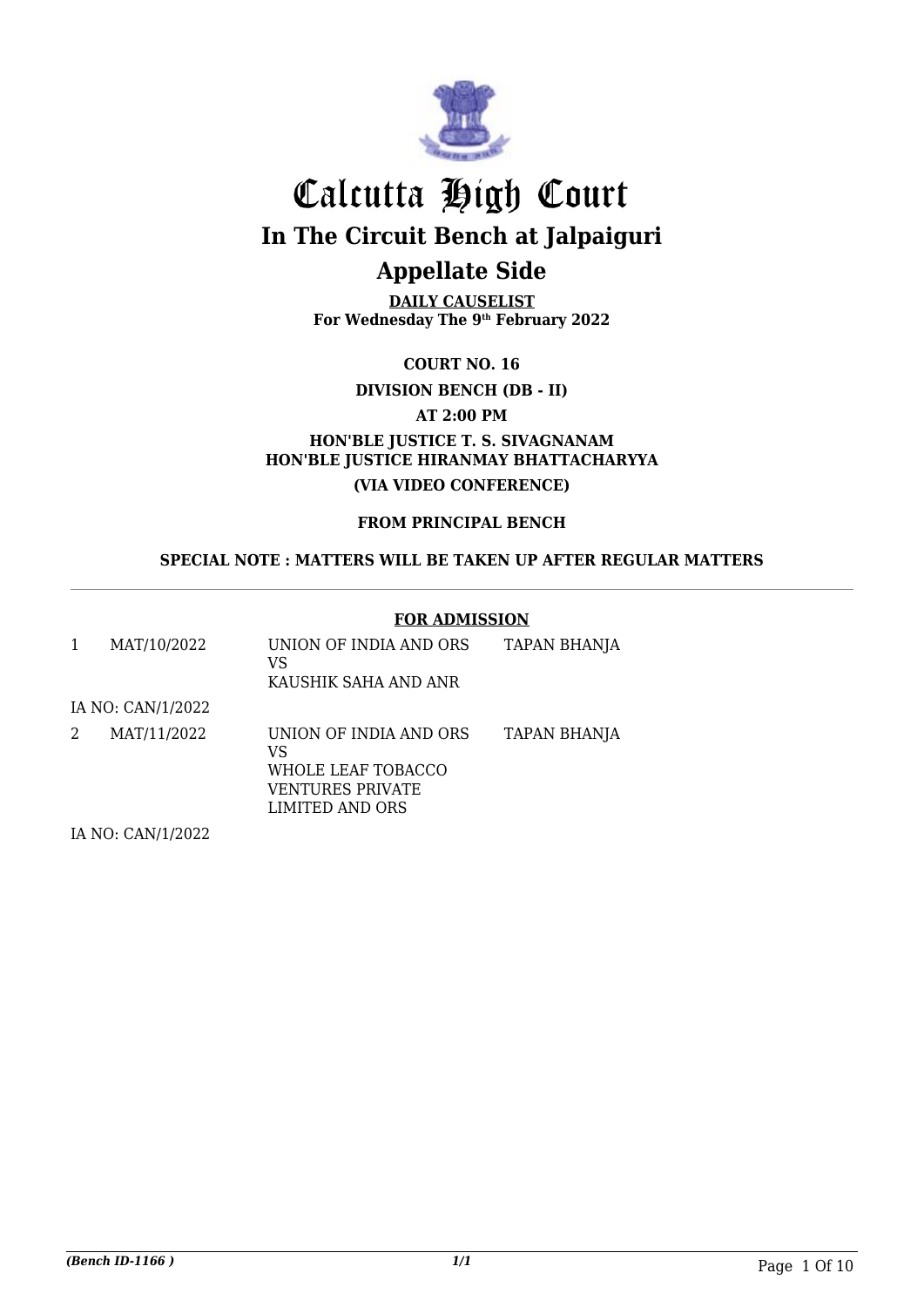

**DAILY CAUSELIST For Wednesday The 9th February 2022**

**COURT NO. 28**

**DIVISION BENCH (DB - VI)**

**AT 10:30 AM**

**HON'BLE JUSTICE JOYMALYA BAGCHI HON'BLE JUSTICE BIVAS PATTANAYAK (VIA VIDEO CONFERENCE)**

**FROM PRINCIPAL BENCH**

#### **APPLICATION FOR ANTICIPATORY BAIL**

MD. HAFIZ ALI

1 CRM/143/2019 RAM PRASAD SARKAR VS State of West Bengal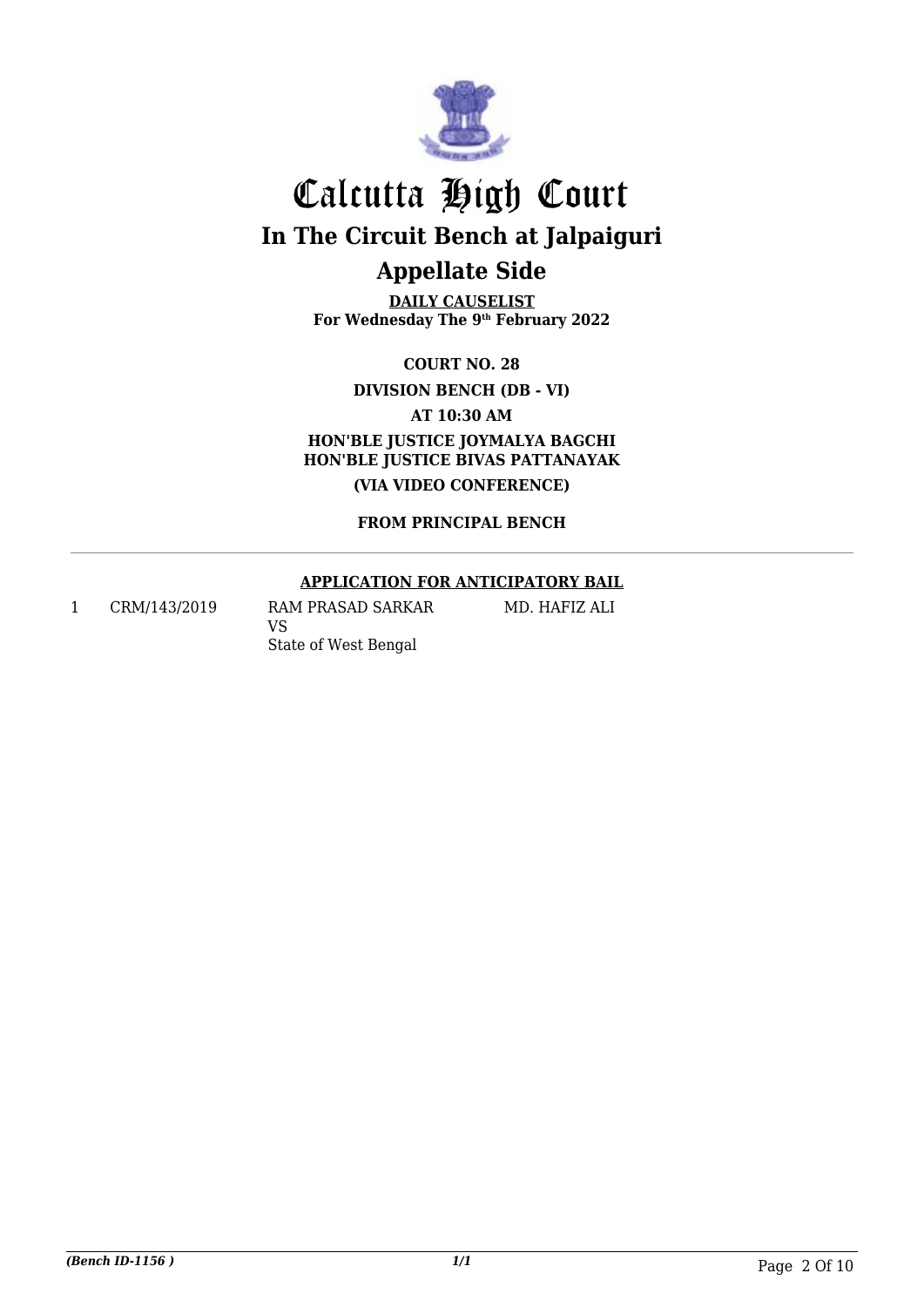

**DAILY CAUSELIST For Wednesday The 9th February 2022**

**COURT NO. 6**

**DIVISION BENCH (DB)**

**AT 12:55 PM**

**HON'BLE JUSTICE ARIJIT BANERJEE HON'BLE JUSTICE ANIRUDDHA ROY (VIA VIDEO CONFERENCE)**

**FROM PRINCIPAL BENCH**

#### **FOR JUDGMENT**

1 CRM/160/2021 SANJAY KUMAR VS The State of West Bengal

JAYDEEP KANTA BHOWMIK

IA NO: CRAN/2/2021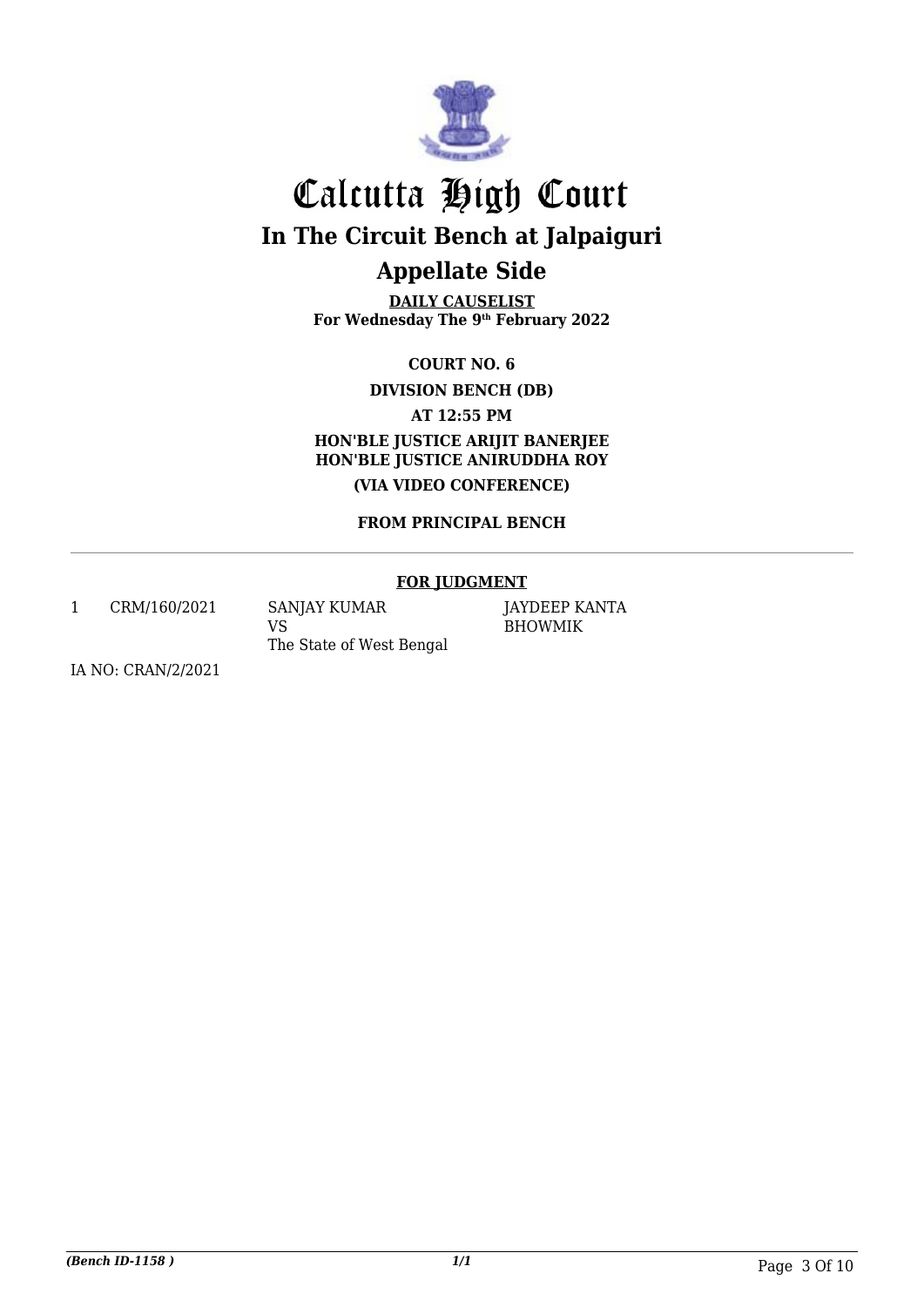

**DAILY CAUSELIST For Wednesday The 9th February 2022**

**COURT NO. 29 DIVISION BENCH (DB - X) AT 10:30 AM HON'BLE JUSTICE DEBANGSU BASAK HON'BLE JUSTICE BIBHAS RANJAN DE (VIA VIDEO CONFERENCE)**

**FROM PRINCIPAL BENCH**

#### **APPLICATION FOR BAIL**

|  | CRM(NDPS)/36/2022 DILIP ROY@BUDARU ROY<br>VS<br>State of West Bengal | MADHUSHRI DUTTA |
|--|----------------------------------------------------------------------|-----------------|
|  | CRM(NDPS)/37/2022 PINKU KUMAR AND ANR<br>VS<br>State of West Bengal  | KARAN DUDHWALA  |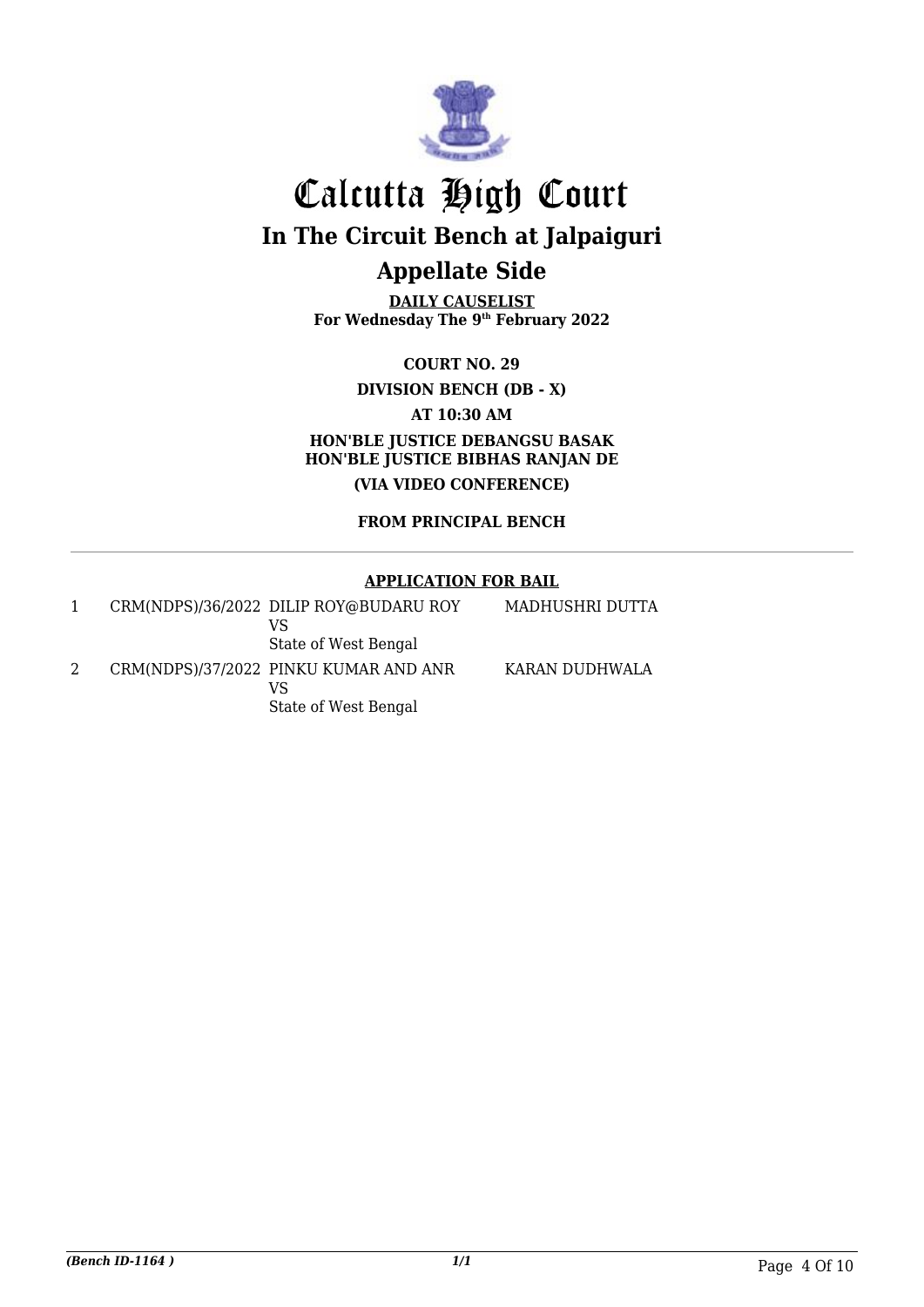

**DAILY CAUSELIST For Wednesday The 9th February 2022**

**COURT NO. 13 SINGLE BENCH (SB-III) AT 10:30 AM HON'BLE JUSTICE RAJASEKHAR MANTHA (VIA VIDEO CONFERENCE)**

**FROM PRINCIPAL BENCH**

#### **TO BE MENTIONED**

AJAY SINGHAL

1 WPA/298/2022 [FOR CORRECTION] VS MISS RIYA DAS STATE OF WEST BENGAL AND ORS.

*(Bench ID-1060 ) 1/1* Page 5 Of 10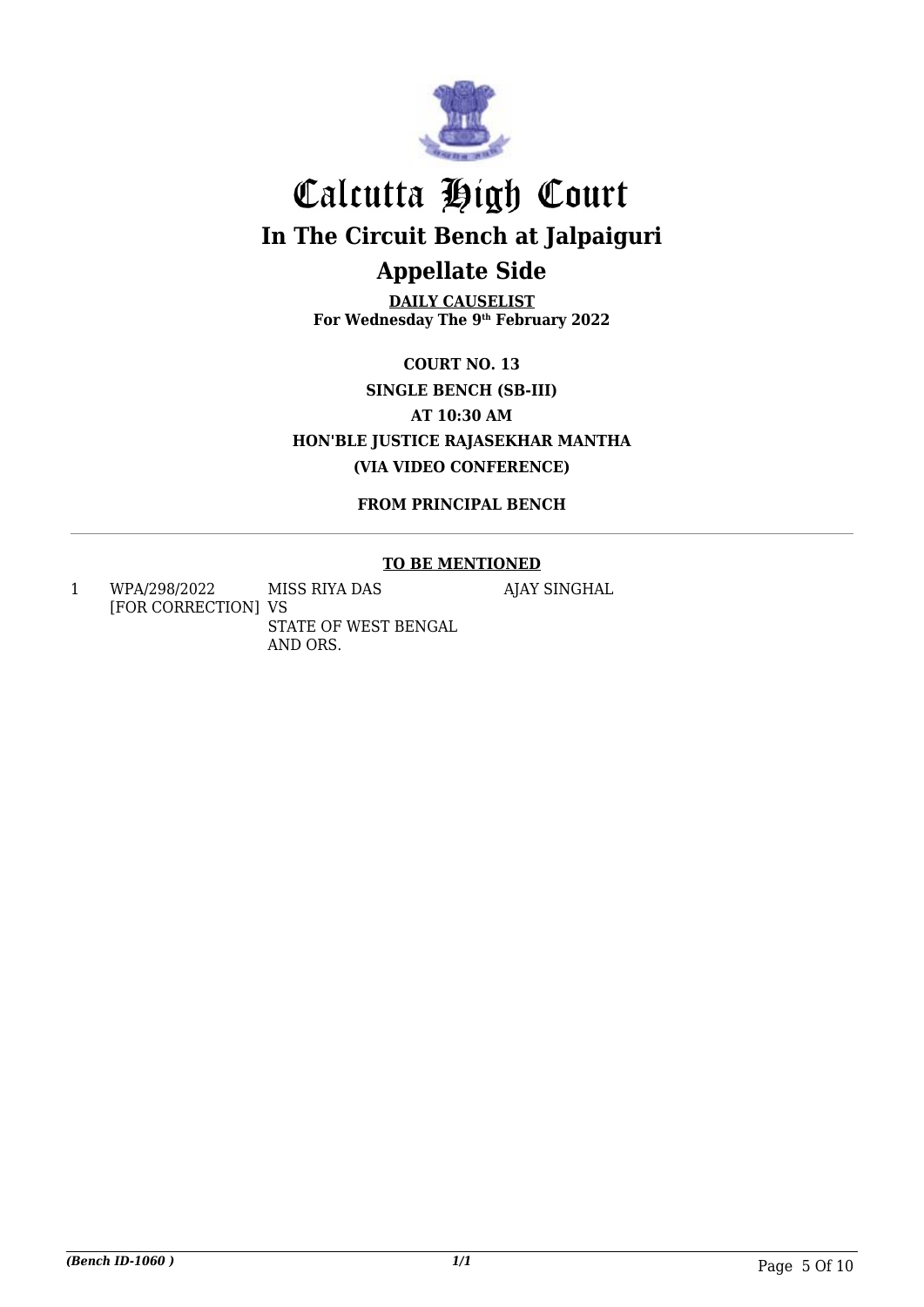

**DAILY CAUSELIST For Wednesday The 9th February 2022**

**COURT NO. 5 SINGLE BENCH (SB-IV) AT 12:00 PM HON'BLE JUSTICE MOUSHUMI BHATTACHARYA (VIA VIDEO CONFERENCE)**

**FROM PRINCIPAL BENCH**

#### **NEW MOTION**

|   | WPA/61/2022  | <b>SANDIP RAY</b><br>VS<br>THE STATE OF WEST<br><b>BENGAL AND ORS</b> | <b>SUBHADEEP</b><br><b>CHATTERJEE</b> |
|---|--------------|-----------------------------------------------------------------------|---------------------------------------|
| 2 | WPA/285/2022 | AKRAMUL PATOWARI<br>VS<br>STATE OF WEST BENGAL<br>AND ORS.            | SIBANGI<br><b>CHATTOPADHYAY</b>       |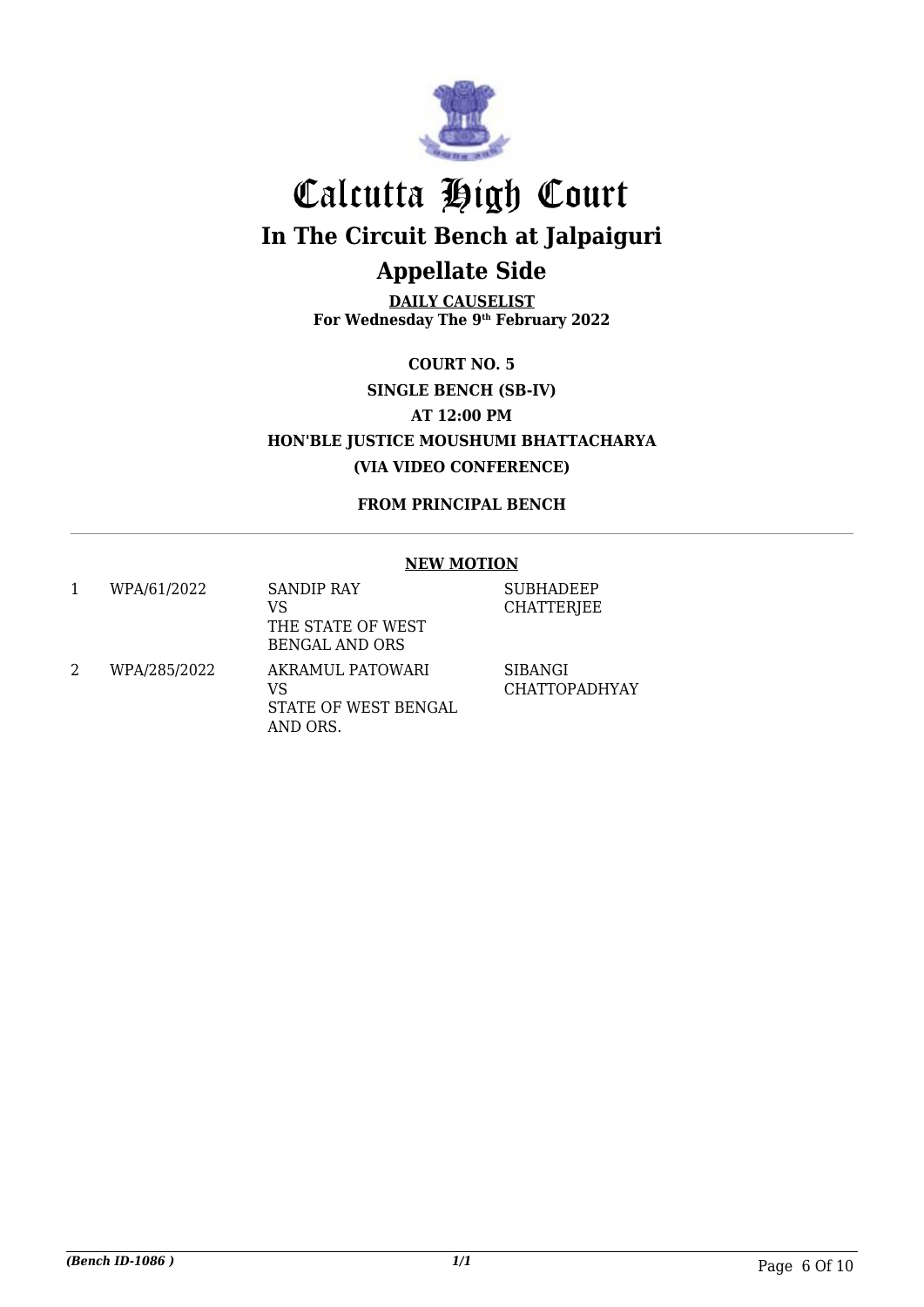

**DAILY CAUSELIST For Wednesday The 9th February 2022**

**COURT NO. 26 SINGLE BENCH (SB-V) AT 12:00 PM HON'BLE JUSTICE SHEKHAR B. SARAF (VIA VIDEO CONFERENCE)**

**FROM PRINCIPAL BENCH**

#### **CONTEMPT APPLICATION**

|    | WPCRC/1/2022<br>[Personal]<br>Appearance] | UJJAL KUMAR DEY<br>VS<br>PANKAJ TAMANG                                  | <b>SUBINAY DEY</b> |
|----|-------------------------------------------|-------------------------------------------------------------------------|--------------------|
| in | WPA/377/2021                              | UJJAL KUMAR DEY<br>VS<br>THE STATE OF WEST<br><b>BENGAL AND ORS</b>     | <b>SUBINAY DEY</b> |
| 2  | WPCRC/2/2022<br>[Personal]<br>Appearance] | <b>SUBAL BARMAN</b><br>VS<br>PANKAJ TAMANG                              | <b>SUBINAY DEY</b> |
| in | WPA/267/2021                              | <b>SUBAL BARMAN</b><br>VS<br>THE STATE OF WEST<br><b>BENGAL AND ORS</b> | <b>SUBINAY DEY</b> |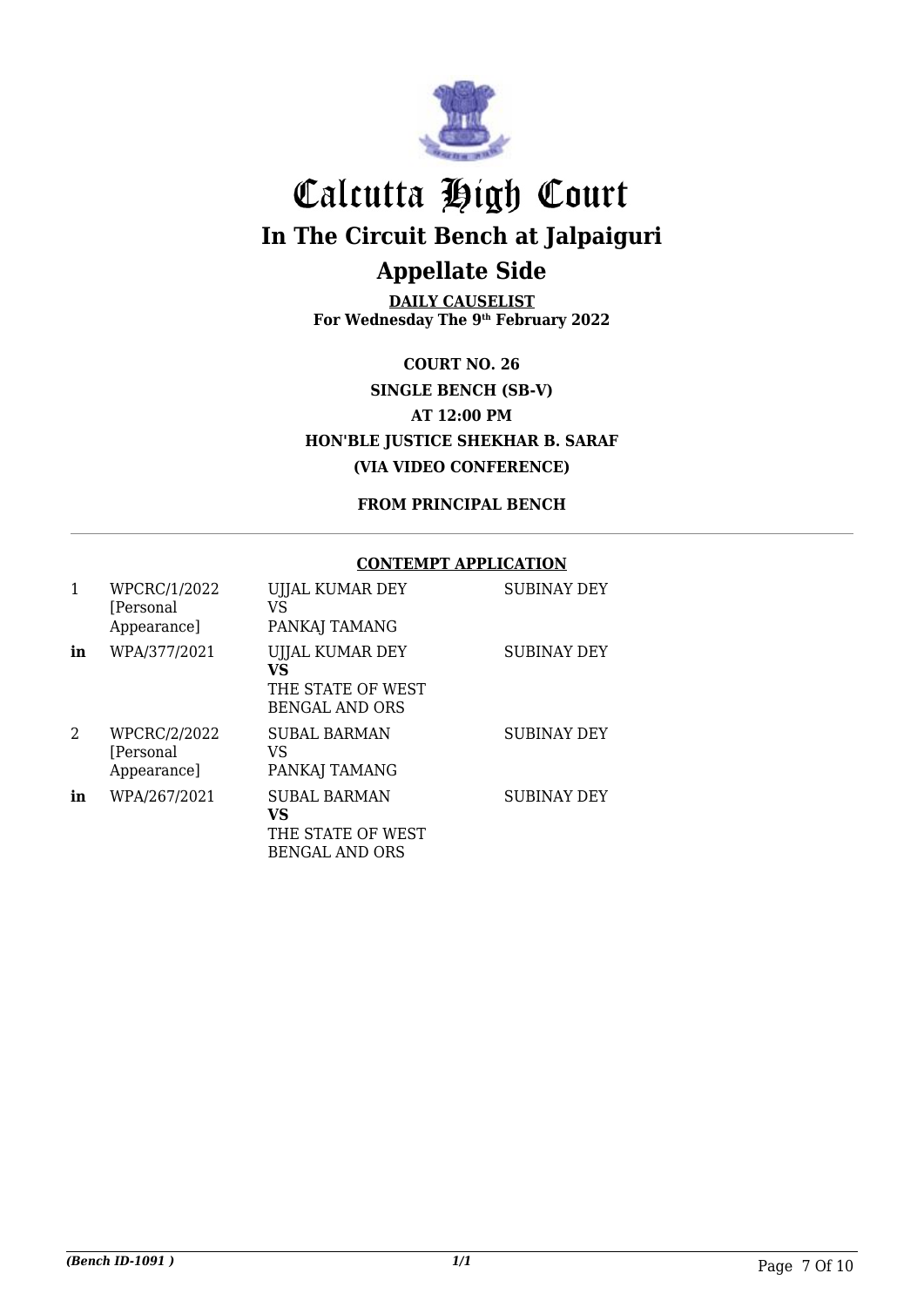

**DAILY CAUSELIST For Wednesday The 9th February 2022**

**COURT NO. 19 SINGLE BENCH (SB-VI) AT 10:30 AM HON'BLE JUSTICE SHAMPA SARKAR (VIA VIDEO CONFERENCE)**

**FROM PRINCIPAL BENCH**

#### **NEW MOTION**

1 WPA/304/2022 UTPAL DARJEE

VS STATE OF WEST BENGAL AND ORS.

DIPANKAR PAL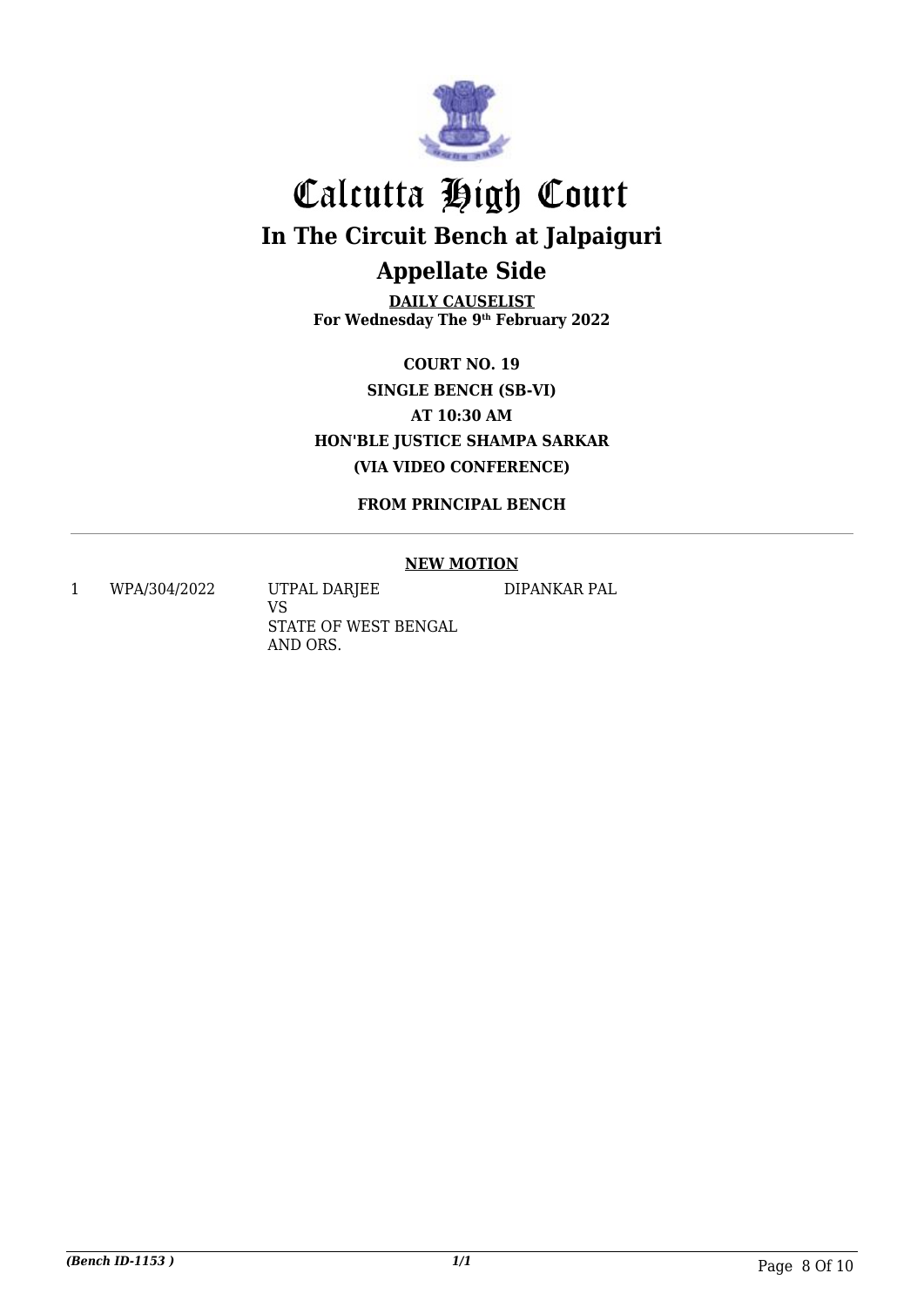

**DAILY CAUSELIST For Wednesday The 9th February 2022**

**COURT NO. 42 SINGLE BENCH (SB- XIII) AT 10:30 AM HON'BLE JUSTICE BIBEK CHAUDHURI (VIA VIDEO CONFERENCE)**

**FROM PRINCIPAL BENCH**

#### **CONTEMPT APPLICATION**

| 1  | CPAN/16/2021              | SRI JADUNATH DUTTA AND<br>ORS<br><b>VS</b><br>DR. AJAY KUMAR AND ANR                      | DEBORSHI DHAR       |
|----|---------------------------|-------------------------------------------------------------------------------------------|---------------------|
| in | WPA/280/2021              | SRI JADUNATH DUTTA AND<br><b>ORS</b><br><b>VS</b><br>THE UNION OF INDIA AND<br><b>ORS</b> | DEBORSHI DHAR       |
| 2  | CPAN/19/2021              | KOHINOOR TEA CO LTD<br>VS<br>AMITABHA MAITI, SP AND<br><b>ANR</b>                         | <b>AVISHEK GUHA</b> |
|    | IA NO: CAN/1/2022         |                                                                                           |                     |
| in | WPA/277/2021              | KOHINOOR TEA COMPANY<br>LTD.<br>VS<br>STATE OF WEST BENGAL<br>AND ORS.                    | DEBORSHI DHAR       |
|    |                           | <b>CRIMINAL REVISION</b>                                                                  |                     |
| 3  | CRR/90/2019<br>[With LCR] | GEORGE SOREN @ JORGE<br><b>SOREN</b><br><b>VS</b><br>State of West Bengal and<br>Anr.     | ARNAB SAHA          |

IA NO: CRAN/1/2022